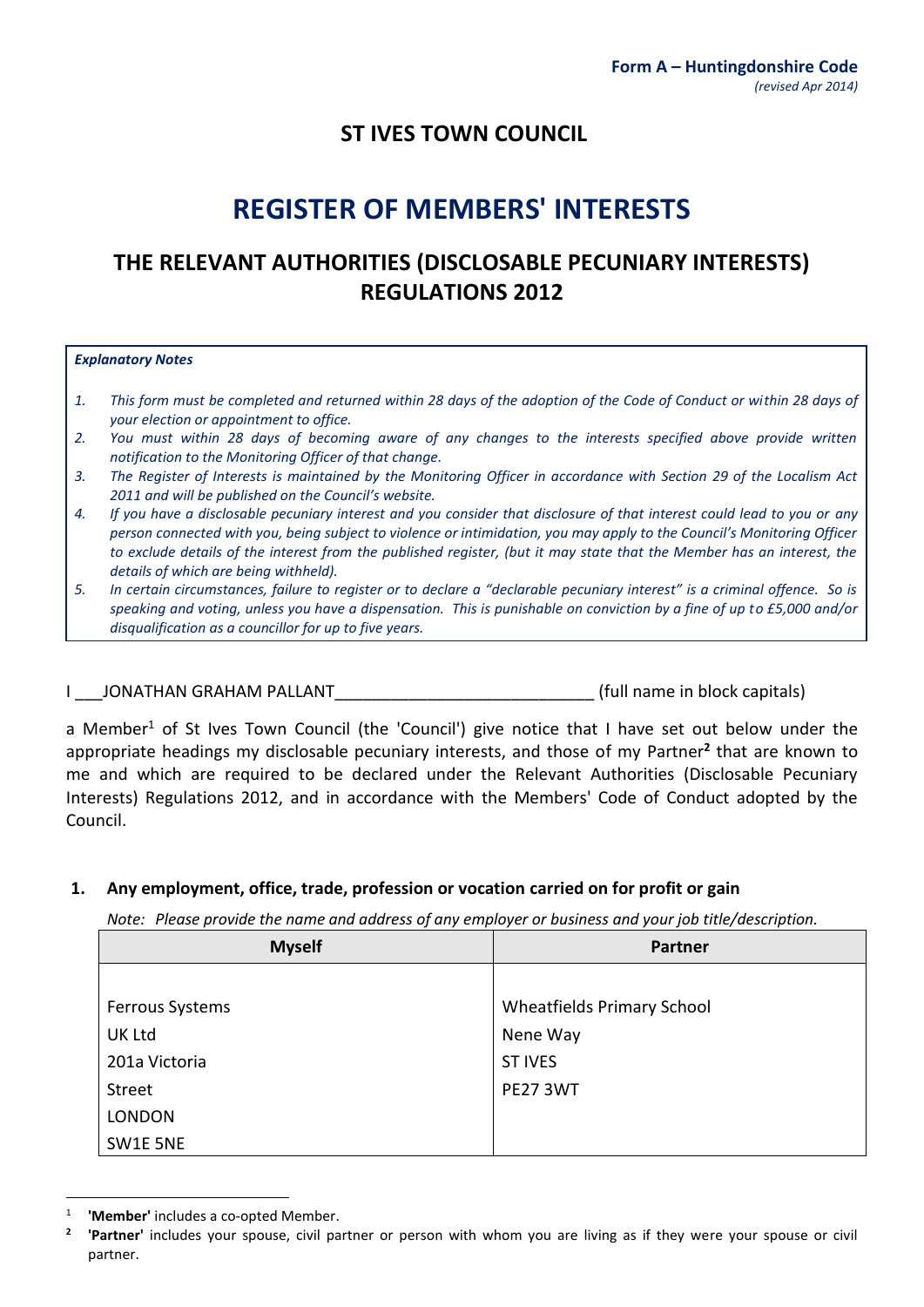### **2. Sponsorship**

Any payment or provision of any other financial benefit **(other than from the Council)** made or provided within the relevant period**<sup>3</sup>** in respect of any expenses incurred in carrying out duties as a Member or towards election expenses. This includes any payment or financial benefit from a trade union within the meaning of the Trade Union and Labour Relations (Consolidation) Act 1992.

| <b>Myself</b>                     | <b>Partner</b> |
|-----------------------------------|----------------|
|                                   |                |
| Mr P Smith                        | None           |
| 7 Chaucer Lane                    |                |
| <b>ST IVES</b>                    |                |
| <b>PE27 6TY</b>                   |                |
| £50, shared between 16 candidates |                |
|                                   |                |
|                                   |                |
|                                   |                |
|                                   |                |
|                                   |                |

## **3. Contracts**

Any contract which is made between -

- you or your Partner; **or**
- a firm in which either you or your Partner is a partner; **or**
- a body corporate (including a member of the committee of management of an Industrial and Provident Society) of which you or your Partner is a director; **or**
- a body corporate in which you or your Partner has a beneficial interest in its securities<sup>4</sup> **and** the Council -

(a) under which goods or services are to be provided or works are to be executed; and

(b) which has not been fully discharged.

| <b>Myself</b> | Partner |
|---------------|---------|
|               |         |
| None          | None    |
|               |         |
|               |         |
|               |         |
|               |         |
|               |         |
|               |         |
|               |         |

**<sup>3</sup> 'relevant period'** means the period of 12 months ending with the day on which you give notice of its existence.

<span id="page-1-0"></span><sup>4</sup> **'securities'** means shares, debentures, debenture stock, loan stock, bonds, units of a collective investment scheme within the meaning of the Financial Services and Markets Act 2000 and other securities of any description, other than money deposited with a building society.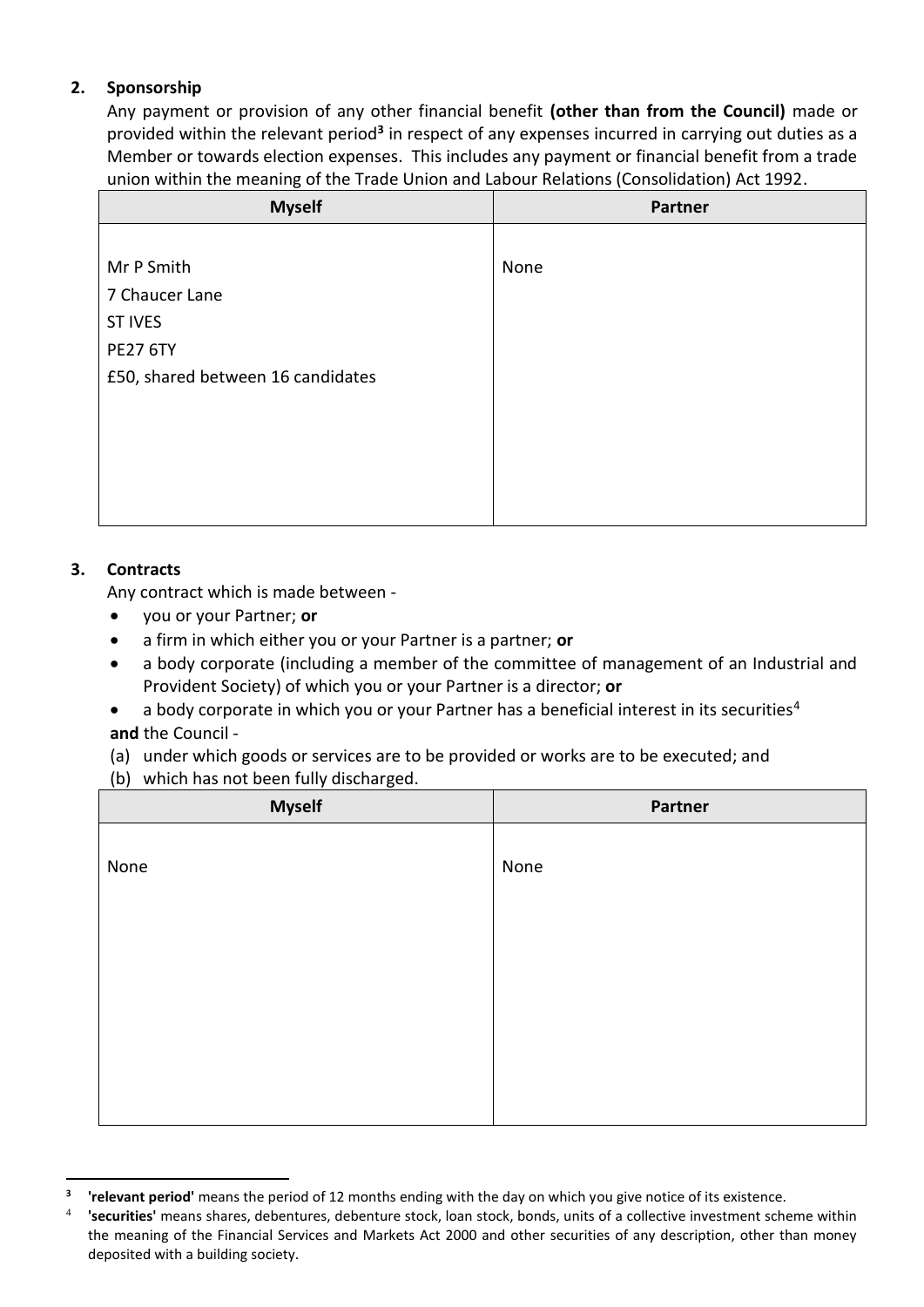## **4. Land<sup>5</sup>**

Any land in which you or your Partner has a beneficial interest which is within the area of the Council.

| It should also include your home address.                                               |
|-----------------------------------------------------------------------------------------|
| Notes: Please provide address or other description sufficient to identify the location. |

| <b>Myself</b>   | Partner         |
|-----------------|-----------------|
|                 |                 |
|                 |                 |
|                 |                 |
| 6 Comet Way     | 6 Comet Way     |
| <b>ST IVES</b>  | <b>ST IVES</b>  |
| <b>PE27 3UX</b> | <b>PE27 3UX</b> |
|                 |                 |
|                 |                 |
|                 |                 |
|                 |                 |
|                 |                 |
|                 |                 |
|                 |                 |
|                 |                 |
|                 |                 |

#### **5. Licences**

Any licence (alone or jointly with others) to occupy land in the area of the Council for a month or longer.

| <b>Myself</b> | <b>Partner</b> |
|---------------|----------------|
| None          | None           |

#### **6. Corporate Tenancies**

Any tenancies where (to your knowledge) -

- (a) the landlord is the Council; and
- (b) the tenant is a body in which you/your Partner has a beneficial interest.

| <b>Myself</b> | Partner |
|---------------|---------|
| None          | None    |

**<sup>5</sup> 'land'** excludes an easement, servitude, interest or right in or over land which does not carry with it a right for the relevant person (alone or jointly with another) to occupy the land or to receive income.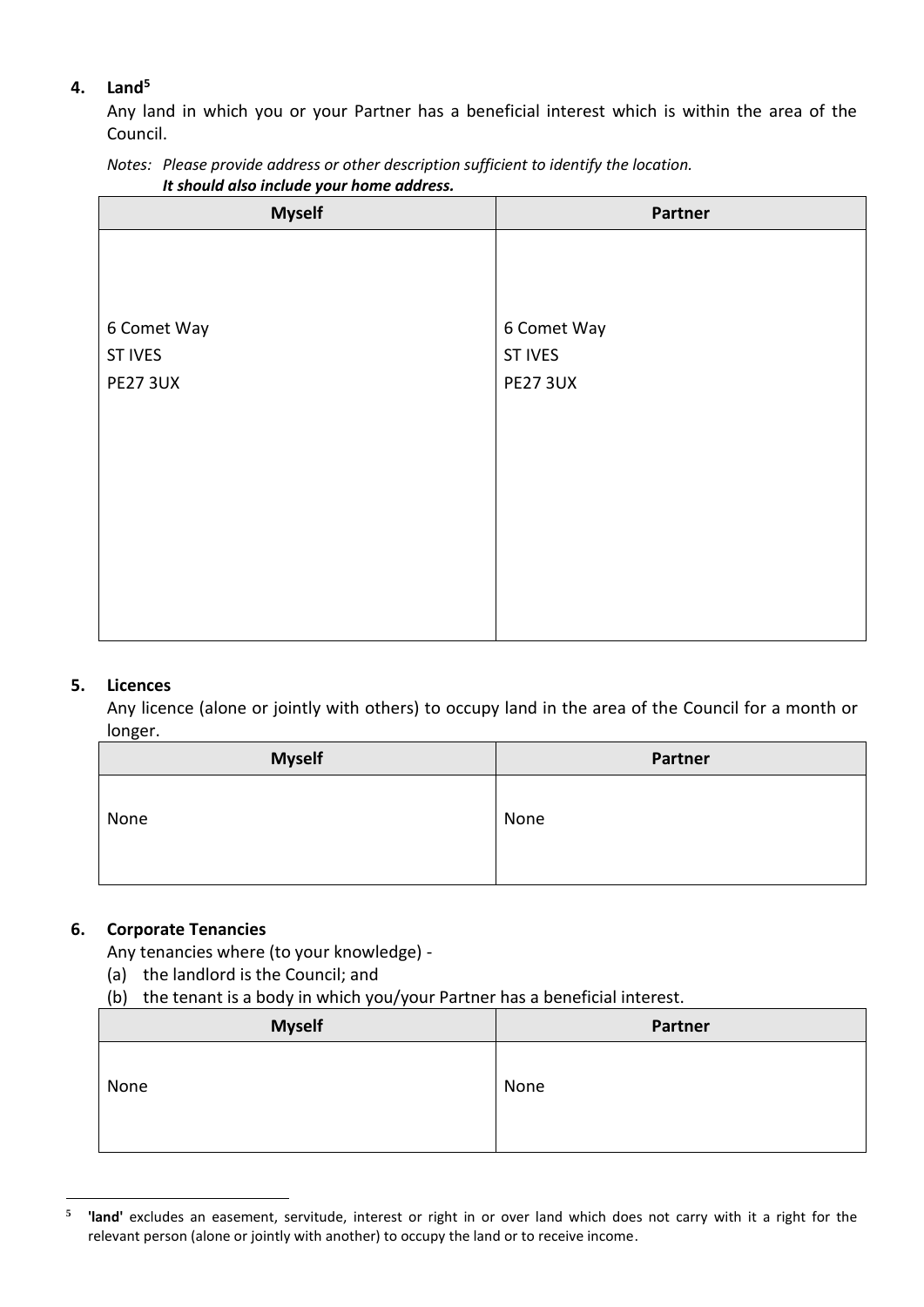### **7. Securities**

Any beneficial interest you/your Partner has in securities [\(see Footnote](#page-1-0) <sup>4</sup>) of a body where -

- (a) that body (to your knowledge) has a place of business or land in the area of the Council; **and**
- (b) **either**
	- (i) the total nominal value**<sup>6</sup>** of the securities exceeds £25,000 or one hundredth of the total issued share capital of that body; **or**
	- (ii) if the share capital of that body is of more than one class, the total nominal value [\(see](#page-3-0) [Footnote](#page-3-0) <sup>6</sup> ) of the shares of any one class in which you/your Partner has a beneficial interest exceeds one hundredth of the total issued share capital of that class.

| <b>Myself</b> | Partner |
|---------------|---------|
|               |         |
| None          | None    |
|               |         |
|               |         |
|               |         |
|               |         |
|               |         |
|               |         |
|               |         |

#### **8. Disclosure of Gifts and Hospitality**

You must reveal the names of any person from whom you have received a gift or hospitality with an estimated value of at least £50, which you have **received in your capacity as a Councillor**.

| Date of receipt of<br><b>Gift/Hospitality</b> | <b>Name of Donor</b> | Nature and estimated value of<br>Gift/Hospitality |
|-----------------------------------------------|----------------------|---------------------------------------------------|
|                                               |                      |                                                   |
| None                                          |                      |                                                   |
|                                               |                      |                                                   |
|                                               |                      |                                                   |
|                                               |                      |                                                   |
|                                               |                      |                                                   |
|                                               |                      |                                                   |
|                                               |                      |                                                   |
|                                               |                      |                                                   |

<span id="page-3-0"></span><sup>6</sup> **'nominal value'** means the amount shown on the share certificate; *not* the market value.